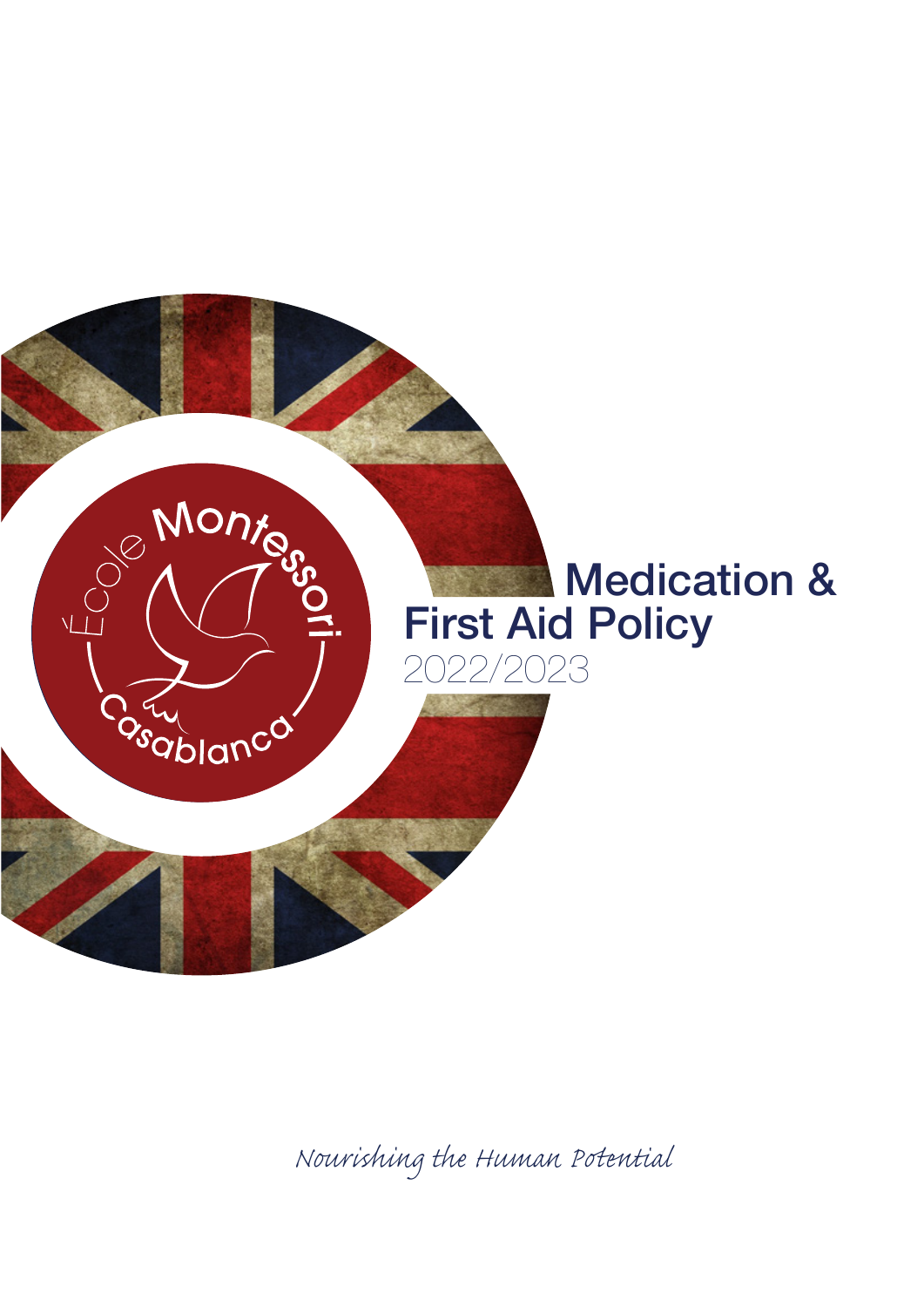

# Medication and First Aid Policy

The care, safety and supervision of the children is the number one priority of every adult in school. All EMC staff has first aid training, and the school has a full-time nurse who is always on duty.

Children with minor accidents should be dealt with by a first aider. If the complaint is more serious the child should be seen by the school nurse.

## First aid kits

There are first aid kits in each environment, as well as in the school administration and in the school bus.

Each kit contains basic first aid equipment to deal with minor injuries:

**ANTISEPTIOUE BETADINE** BANDES DE GAZE URGO 5CM BANDES DE GAZE URGO 7CM BANDES VELPEAU **BIAFINE** COMPRESSES STERILES 20/20 COMPRESSES STERILES 40/40 **ARNICA** SERVIETTES HYGIENIQUES SPARADRAP URGO EN ROULEAU SPARADRAP URGO UNITAIRE VENTOLINE SPRAY SURGICAL GLOVES **THERMOMETER** 

The school nurse checks these on a weekly basis to ensure they are fully stocked. First aid kits are also available to be taken on all school trips.

## Accident reporting

Any accident is reported to parents through our accident report form, completed by the adult who witnessed the accident, as well as a member of the administration.

The school nurse contacts families as soon as possible where an injury is potentially serious or when a child needs to go home.

2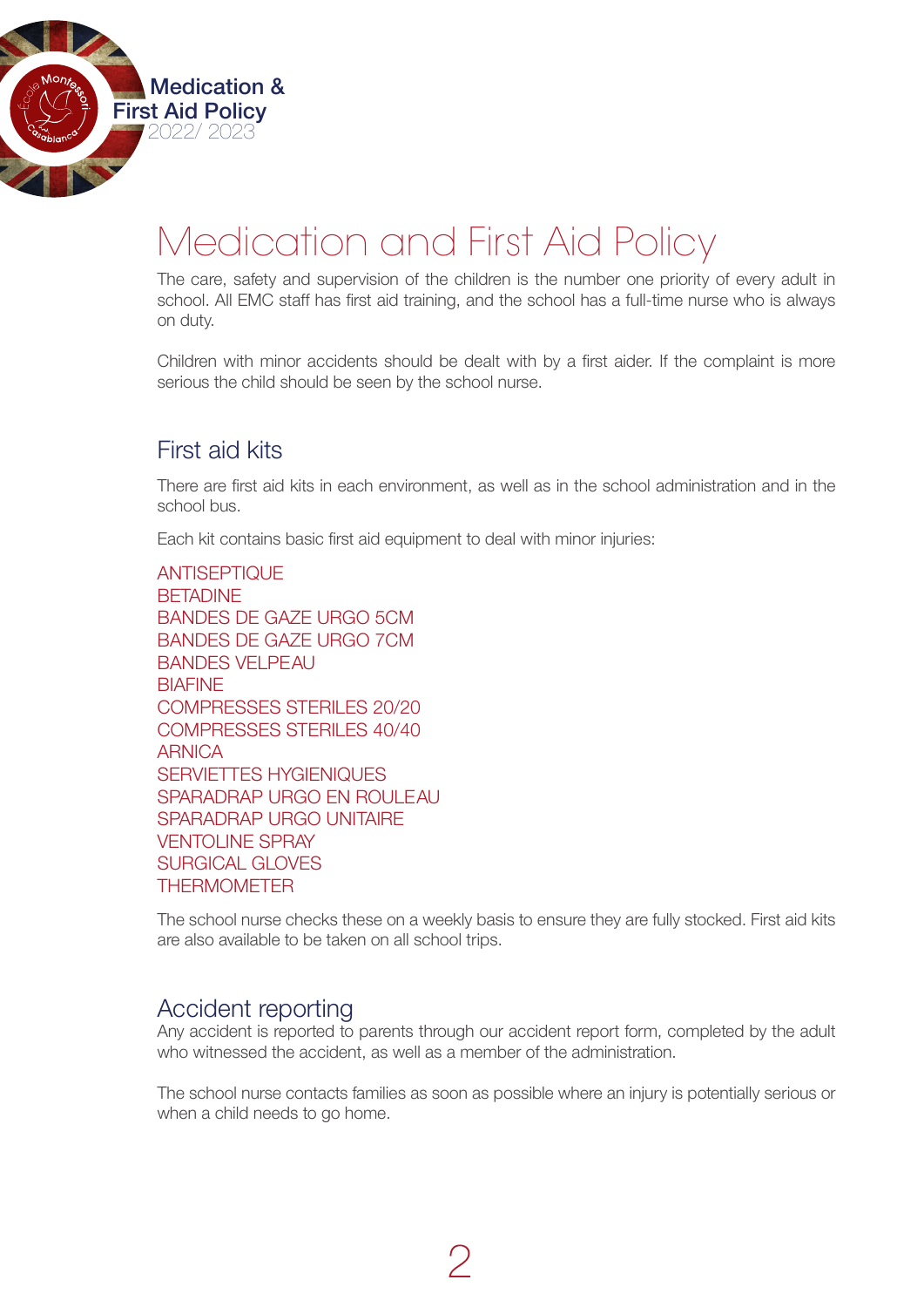

## Administration of medication

Toddler, Primary, Elementary Program

In order to avoid any accidents, the school will not administer any medication to a child (cough syrups, fever syrups, antibiotics, or any other medical molecule) except homeopathic granules and asthma inhalers.

Parents must fill a form explaining the doses and frequency of the homeopathic granules. The child's doctor should write a medical note for a child who needs an asthma inhaler.

In fact, children who are taking any antibiotic treatment that require a dose mid-day need to be dismissed to their parents at the time they need to take their treatment. For example, if a child needs to take his medicine at noon, his parents need to come to school to administer it.

In case a child has fever, whatever the reason (teething, virus, fatigue…), no antipyretic will be administered by the school. The parents of a child with fever will be immediately notified as to pick him up.

The only exception to the rule, is children who are diagnosed with a condition that requires an [Individual Health Care Plan \(](https://drive.google.com/file/d/1SoF8-OF3RzOpNXTl5h4rXAyHHar6wmTy/view?usp=sharing)see form).

#### Adolescent Program

Should a student need to take medicine while at school, parents must fill in one of the following forms to inform the school of the dosage and frequency of the medication:

- [Administration of Medication Form \(without Medical Prescription\)](https://drive.google.com/file/d/1uRmHDP9_lS0r97Wr2L2B3edb7wB-cb7j/view?usp=sharing)
- [Administration of Medication Form \(with Medical Prescription\)](https://drive.google.com/file/d/1YpmtPwdoiCAto_CvRS2E91DWNG-I1MOi/view?usp=sharing)

## Medical Emergencies

In the event of an emergency, parents will immediately be contacted and informed. If the school is unable to reach the parents, the school will contact the authorized people on the child's admission

form. In the event no one can be reached, the child will be taken to the nearest medical facility.

Indications of EMC's Emergency Medical Protocol is made accessible to all staff.

#### Notifiable diseases

Families are asked to let the school know if their child is suffering from a notifiable disease.

These include:

- Measles Mumps
- 
- Yellow fever leprosy
- 
- 
- 
- TB
- 
- Tetanus Whooping cough
	-
- Cholera **Diphtheria**
- Plaque Rubella
- SARS Small pox

In case a child contracts one of these diseases, the school will notify the child's classroom community to watch for signs of the sickness.

3